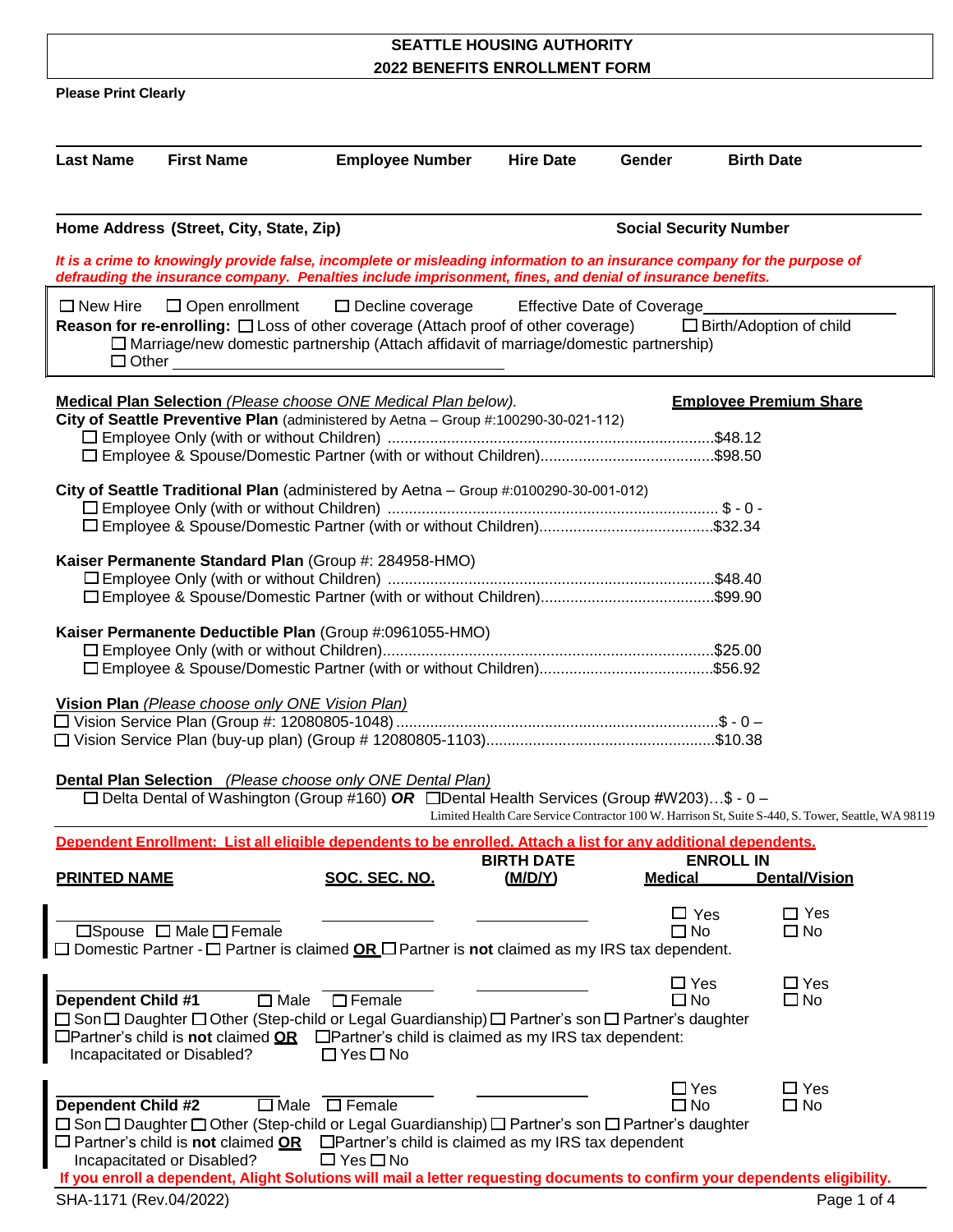## **Coverage Options:**

## **I ACCEPT COVERAGE**

Previously submitted enrollment information for a specific insurance plan is superseded by changes indicated on this form. I certify that my family members and I are eligible for the coverage requested. I authorize SHA to deduct from my earnings any premium I am required to pay for the coverage I selected above.

By signing below, I declare that the information on this form is true, correct and complete to the best of my knowledge; that I have read and understand the enrollment form and descriptive material covering the options provided under the City of Seattle/SHA's benefit plans. I authorize the insurance carriers to obtain, examine or release information needed to coordinate benefits or process claims for myself or my family. I understand I may be subject to disciplinary action and/or repayment of any claims paid by my health plan or premiums paid by my employer if I have provided false, incomplete, or misleading information, or fail to update this information in accordance with eligibility guidelines.

| <b>Employee's signature</b> | Date |
|-----------------------------|------|
|-----------------------------|------|

#### **I DECLINE COVERAGE**

I decline medical coverage for myself and family members. I understand that by declining City of Seattle medical insurance, my medical coverage through the City will end, but my vision and dental insurance will continue.

I understand that if I have medical coverage elsewhere and lose the other coverage, I may enroll within 30 days of the loss of the other coverage upon providing proof of continuous medical coverage. If I have a qualifying change in family status, I may enroll within 30 days (or 60 days for a new child) of that change. If I leave Seattle Housing Authority (SHA) employment or go on a leave of absence, I will not be eligible to obtain medical coverage under the federal COBRA law through the City. However, if I retire I will be eligible to enroll in a City retiree medical plan.

If I decline coverage and have no medical insurance elsewhere, I will NOT be eligible to enroll in a medical plan until the next annual Open Enrollment unless I have a qualifying change in family status. If I leave SHA employment or go on a leave of absence, I will not be eligible to obtain medical coverage under the federal COBRA law or enroll in a City retiree medical plan.

### **Employee's signature Date**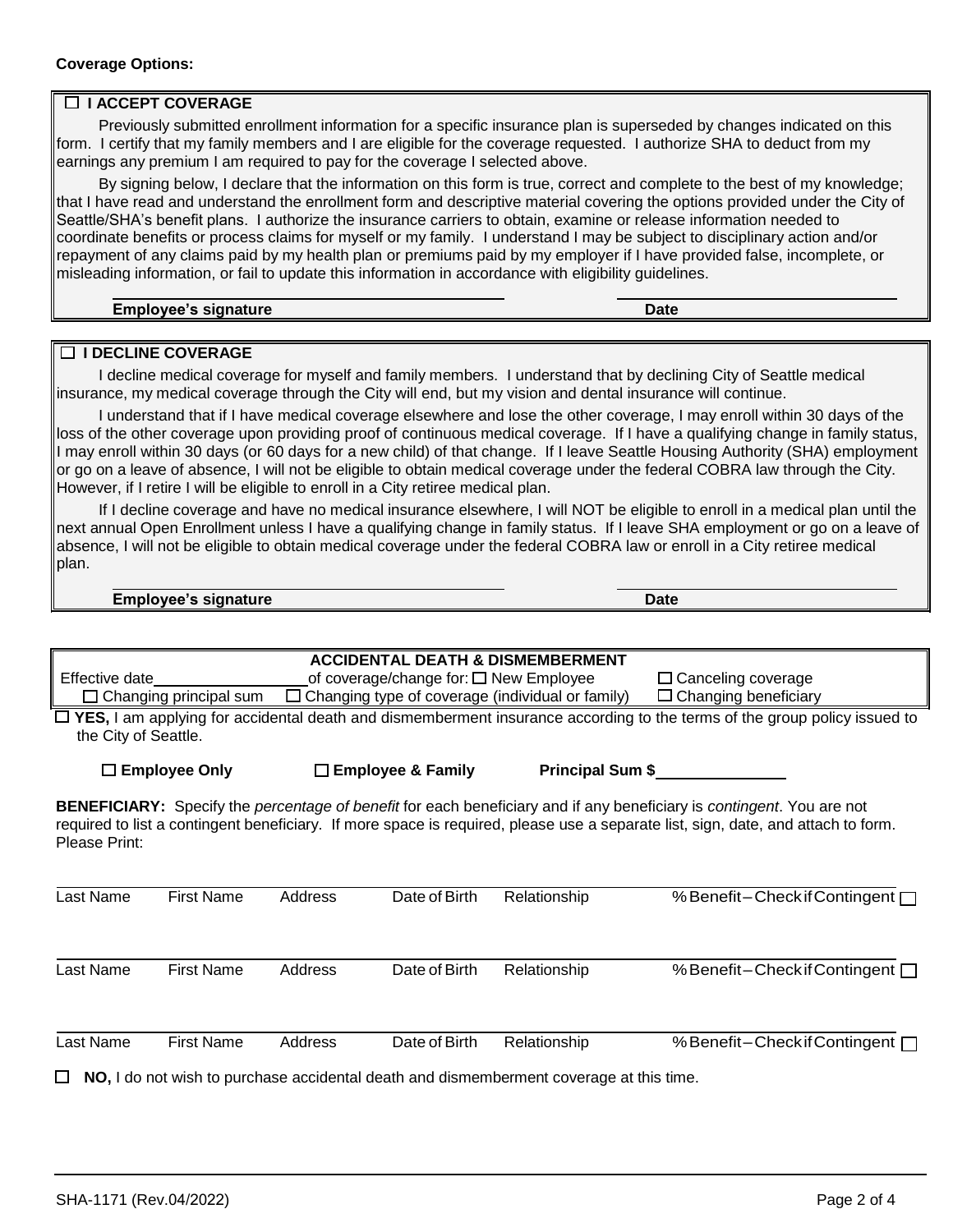| SUPPLEMENTAL LONG TERM DISABILITY |  |  |                                                                            |  |  |
|-----------------------------------|--|--|----------------------------------------------------------------------------|--|--|
| Effective date                    |  |  | of coverage/change for: □New employee □Adding coverage □Canceling coverage |  |  |

- **YES,** I am applying for Supplemental Long Term Disability insurance according to the terms of the group policy issued to the City of Seattle. I understand that my coverage will be subject to any applicable pre-existing condition exclusions. This coverage is in addition to the Basic LTD coverage provided by the City.
- **NO**, I do not care to participate in the City of Seattle's Supplemental Long Term Disability insurance plan. I understand that Basic LTD will still be provided by the City even if I do not elect Supplemental LTD coverage.

| <b>GROUP LONG TERM CARE INSURANCE</b>                               |                                                                                                   |  |  |                                |                                                             |  |
|---------------------------------------------------------------------|---------------------------------------------------------------------------------------------------|--|--|--------------------------------|-------------------------------------------------------------|--|
| ∥Effective date                                                     | _of coverage/change for: □New employee □Adding coverage □Canceling coverage                       |  |  |                                |                                                             |  |
|                                                                     |                                                                                                   |  |  |                                |                                                             |  |
| $\Box$ YES, I am applying for Group Long Term Care insurance for**: |                                                                                                   |  |  | enroll in the Unum LTC benefit | You will be subject to the WA Cares payroll tax even if you |  |
|                                                                     | $\Box$ Myself (coverage guaranteed within specified limits for new employees)                     |  |  |                                |                                                             |  |
|                                                                     | $\Box$ Spouse/Domestic partner (coverage not guaranteed)                                          |  |  |                                |                                                             |  |
|                                                                     | ** (NOTE: A separate enrollment form from UNUM must be attached to this Benefits Enrollment form) |  |  |                                |                                                             |  |
|                                                                     |                                                                                                   |  |  |                                |                                                             |  |

| $\Box$ NO, I do not wish to apply for Group Long Term Care insurance for myself or my spouse/domestic partner. |  |
|----------------------------------------------------------------------------------------------------------------|--|
|----------------------------------------------------------------------------------------------------------------|--|

| <b>BASIC GROUP TERM LIFE INSURANCE (Life)</b> |                                                                                                       |  |  |  |  |
|-----------------------------------------------|-------------------------------------------------------------------------------------------------------|--|--|--|--|
| Effective date                                | of coverage/change for: $\square$ New Employee $\square$ Adding coverage $\square$ Canceling coverage |  |  |  |  |

 **YES**, My gross salary is greater than \$33,000, and I am applying for Basic GTL coverage limited to \$50,000 (instead of the Basic GTL coverage equal to 1½ times my salary) according to the terms of the group policy issued to the City of Seattle.

# **OR:**

 **YES**, I am applying for group term life insurance according to the terms of the group policy issued to the City of Seattle, with coverage equaling 1½ times my annual salary, maximum of \$2,500,000 (basic and supplemental combined). A medical history may be required to enroll or to increase coverage.

# **OR:**

**NO,** I do not care to participate in the City of Seattle's group term life insurance plan.

|                | SUPPLEMENTAL GROUP TERM LIFE INSURANCE -- INDIVIDUAL COVERAGE |                                 |
|----------------|---------------------------------------------------------------|---------------------------------|
| Effective date | of coverage/change for: $\square$ New employee                | $\Box$ Adding coverage          |
|                | $\Box$ Canceling coverage                                     | $\Box$ Changing coverage amount |

 **YES**, I am applying for Supplemental GTL Insurance for myself in the following amount according to the terms of the group policy issued to the City of Seattle. The coverage amount selected below does not exceed four times my annual salary rounded to the next lower multiple of \$5,000 if not already a multiple of \$5,000 or \$2,500,000 when combined with basic life, whichever is less. A medical history may be required to enroll or to increase coverage.

| Coverage Amount: \$ | <b>Current Annual Salary: \$</b> |  |
|---------------------|----------------------------------|--|
|                     |                                  |  |

**NO**, I do not care to participate in the City of Seattle's Supplemental GTL plan.

| <b>SPOUSE OR DOMESTIC PARTNER COVERAGE</b> |                                                |                                                           |  |  |
|--------------------------------------------|------------------------------------------------|-----------------------------------------------------------|--|--|
| Effective date                             | of coverage/change for: $\square$ New employee | $\Box$ Adding coverage                                    |  |  |
|                                            |                                                | $\Box$ Canceling coverage $\Box$ Changing coverage amount |  |  |
|                                            |                                                |                                                           |  |  |

 **YES**, I am applying for Supplemental GTL Insurance for my spouse/domestic partner in the amount of **\$** according to the terms of the group policy issued to the City of Seattle. **This coverage amount is at least \$5,000 or a multiple of \$5,000, maximum of \$500,000 or 100% of the my combined basic and supplemental amount, whichever is less.** A medical history may be required to enroll or to increase coverage. I understand benefits for any loss are payable to me.

**NO**, I do not care to select the City of Seattle's Supplemental GTL insurance plan for a spouse or partner.